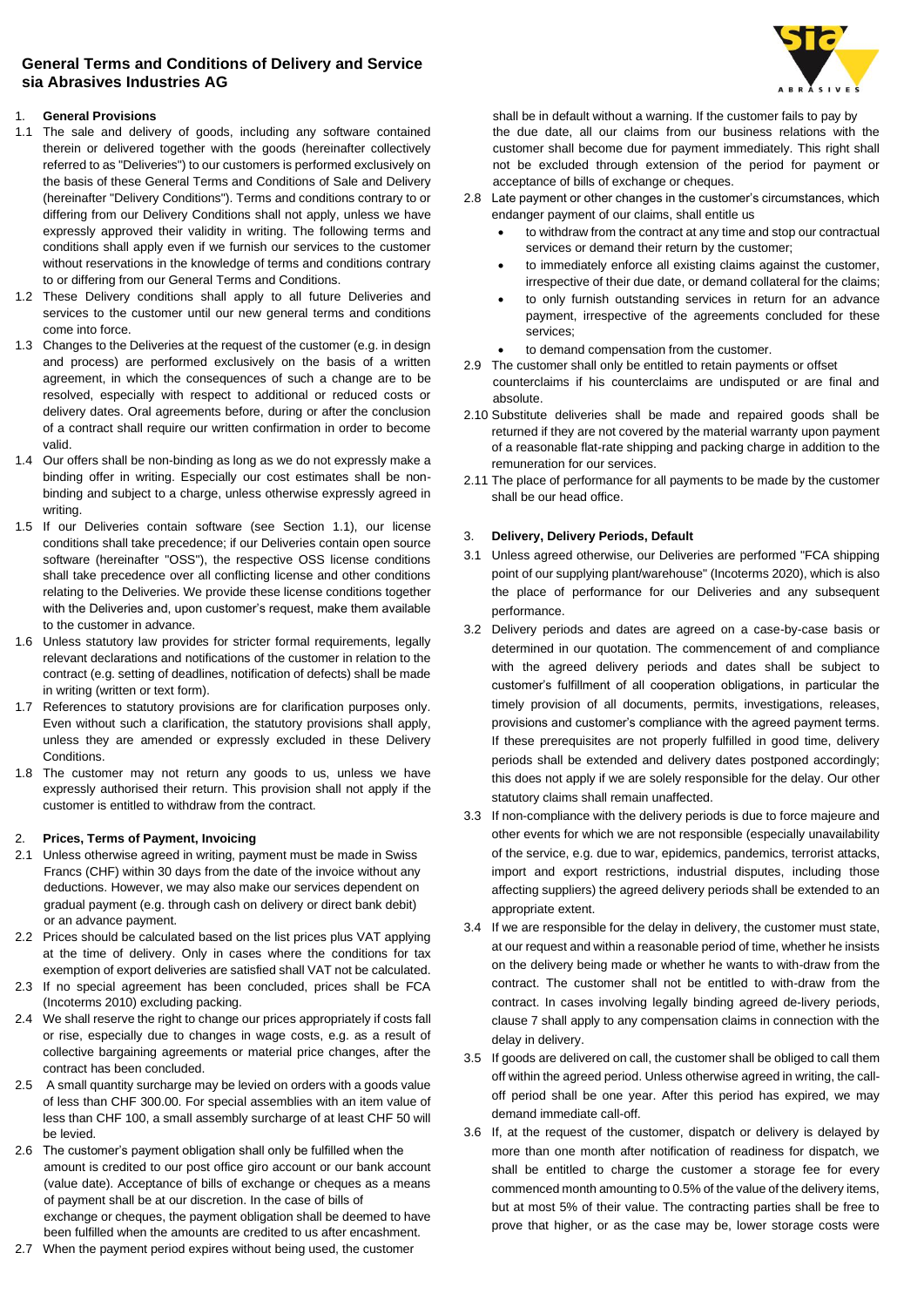incurred. Any further claims due to acceptance default shall not be affected.

- 3.7 We are entitled to make partial deliveries and to issue corresponding invoices, provided that these are reasonable for the customer. Partial deliveries are reasonable if (i) the partial delivery can be used by the customer within the scope of the contractual purpose, (ii) the delivery of the remaining ordered Deliveries is ensured and (iii) the customer does not incur any considerable additional work or additional costs as a result (unless we declare to bear these costs).
- 3.8 The customer may not refuse to accept goods due to minor defects.

#### 4. **Complaints and Defect Claims**

- 4.1 Visible defects must be reported by the customer immediately, but latest 15 days after receipt of goods, in the written way. Hidden defects must notify to us as soon as they have been discovered. The decisive factor is always the date of the received complaint.
- 4.2 At our request, the customer shall return allegedly defective Deliveries to us at his own expense. In the event the complaint is justified, we reimburse the costs of the most favorable manner of transport; this shall not apply if the costs increase because the Deliveries are located at a place other than the place of intended use. If a defect complaint was sent for a wrong reason, we shall be entitled to reimbursement of the costs by the customer.
- 4.3 Defect claims shall be excluded if the complaint is not made on time.

## 5. **Material Defects and Legal Defects**

- 5.1 All warranty claims by the customer in connection with material defects shall become statute-barred after 24 months (Article 210 (1) of the Swiss Code of Obligations). For products, which are determined for the commercial use (B2B) the defects liability period, is 12 months.
- 5.2 The limitation period for material defects shall commence when the goods are delivered (passing of risk).
- 5.3 In the case of material defects which were notified in time, we shall be obliged to either rectify the defect ("Remedy") or supply goods free of defects. In the case of software, we fulfill our obligation for Remedy, if we provide a software version, which no longer contains the defect. The installation of the software, which is provided within the scope of the subsequent performance, is the responsibility of the customer, insofar as the installation is technically possible for the customer. In the case of software, the rectification of defects may also be carried out by pointing out a possibility of circumventing the defect, provided that this is reasonable for the customer taking into account the effects of the defect and the circumstances of the circumventing solution pointed out. All further claims by the customer, for example cancellation (gradual rescinded transaction), reduction (price reduction) and compensation for damage to the goods and any subsequent damage shall be excluded.
- 5.4 No defect claims may be asserted in the event of a customary and/or minor deviation from the agreed condition of the goods or a minor impairment of the usability of the goods. Unless we have given an express written assurance, the properties of any supplied samples shall not be regarded as guaranteed if the supplied goods are suitable for their intended use.
- 5.5 Replaced goods and replaced parts shall become our property.
- 5.6 Claims for damages due to the following reasons shall be excluded:
	- Natural wear and tear:
	- Defects which occur after the passing of risk due to incorrect handling, storage or assembly, non-compliance with installation and operating instructions or FEPA safety recommendations, or excessive loading or use;
	- Non-reproducible software defects
- 5.7 Liability for defects shall not include defects, which are attributable to design specifications of the customer or specifications of the customer

relating to use of a certain material. Defect claims may also not be asserted if the goods are changed by a third party or through the installation of foreign parts, unless the defect has no causal connection with the change or use.

- 5.8 In the case of defective goods or parts thereof that were not manufactured by us, we may be released from our liability by assigning our own warranty claims against the supplier to the customer.
- 5.9 We shall not accept any liability for defect rectifications carried out by a specialist workshop, which we or a member of the BOSCH Group did not authorise.
- 5.10 The provisions of this clause 5 shall apply analogously to legal defects which are not based on the infringement of industrial property rights (cf. clause 6).

#### 6. **Industrial Property Rights**

- 6.1 We shall not be liable for claims arising from the infringement of industrial property rights or copyright of third parties (hereinafter referred to as property rights) if the property right is or was owned by the customer or a company in which the customer directly or indirectly holds the majority of capital or voting rights.
- 6.2 We shall not be liable for claims arising from the infringement of property rights, unless at least one property right from the property rights family has been published either by the European Patent Office or in one of the following countries: Germany, France, United Kingdom, Austria or the USA.
- 6.3 The customer shall inform us immediately on infringement risks and alleged infringements that become known to him, and give us the opportunity to jointly oppose such claims. At our request – as far as possible and permissible – the customer shall allow us to conduct the litigation (including out of court).
- 6.4 We shall be entitled to either obtain a utilisation right for the product infringing a property right or to change the product in such a way that it no longer infringes a property right or replace it by a similar delivery which no longer infringes a property right. This provision shall also apply if the property right infringement has not yet been legally ascertained or has not been accepted by us.
- 6.5 Claims by the customer shall be excluded if he is responsible for infringing the property right or he does not provide us with adequate support in defending third-party claims.
- 6.6 Claims by the customer shall also be excluded if the products are manufactured according to the customer's specifications or instructions, or the (alleged) infringement of the property right stems from use in connection with another product (including software) not originating from us or released by us, or if the Deliveries are not used in accordance with the contract.
- 6.7 Any further claims or claims other than those covered in this clause 6 by the customer due to the infringement of property rights shall be excluded if legally permissible.

#### 7. **Compensation Claims**

- 7.1 We shall only be liable for compensation due to the infringement of contractual and non-contractual obligations in the following cases: (i) Intent or gross negligence
	- (ii) Negligent or intentional physical injury
	- (iii) Default in spite of a legally binding agreed delivery period
	- (iv) If provision is made for compensation through special manufacturer guarantees
	- (v) Compelling legal liability (e.g. product liability obligation)
- 7.2 Compensation according to clause 7.1 shall be limited to direct damage; all liability for any kind of indirect and subsequent damage shall be excluded if legally permissible.
- 7.3 The limitations of liability under clauses 7.1 and 7.2 shall also apply in the event of fault on the part of a Bosch employee, agent or affiliate in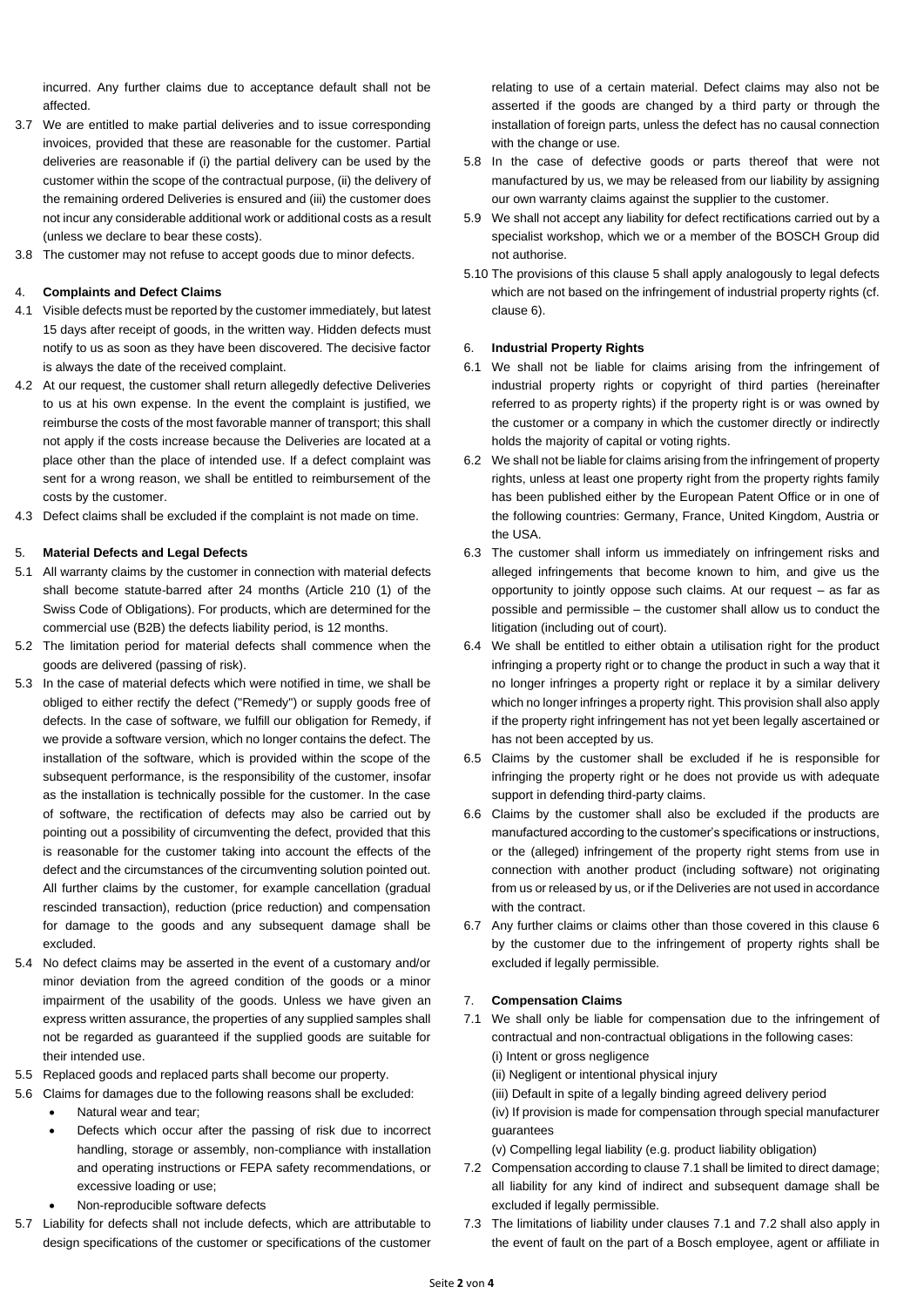the performance of Bosch's obligations and to the personal liability of Bosch's employees, agents or affiliates.

### 8. **Reservation of Title**

- 8.1 Until such time as all our existing claims against the customer have been completely fulfilled, we shall be entitled to arrange for reservation of title of the supplied goods to be entered in the Reservation of Title Register at the customer's domicile. The customer shall be obliged to cooperate in entering the goods in the Reservation of Title Register and must inform us immediately if he or the goods leave the domicile.
- 8.2 The customer shall be entitled to process or combine the goods which we own in the course of his normal business operations. In order to safeguard our reservation of title, we shall acquire joint ownership to the items produced through processing or combining. The customer shall hereby transfer this joint ownership to us. The customer shall be obliged to store the goods which we jointly own free of charge. The joint ownership share shall be based on articles 726 and 727 of the Swiss Civil Code (ZGB).
- 8.3 The customer shall be entitled to resell the goods in Switzerland in return for a cash payment or under reservation of title. In order to safeguard our reservation of title, the customer shall assign to us all claims, including incidental rights, accruing to him from the resale of the goods, irrespective of whether or not the goods were reprocessed. The customer shall be entitled to collect the assigned claim. We may revoke the customer's rights under this clause if he fails to duly comply with his contractual obligations towards us. These rights shall also expire without express revocation if the customer stops making his payments for longer than a temporary period of time.
- 8.4 At our request, the customer must inform us immediately in writing to whom he sold the goods in our ownership or joint ownership and what claims accrue to him from the resale. The customer must also issue us at his expense officially certified documents relating to the assignment of the claims.
- 8.5 The customer shall have no entitlement to other disposals of the goods which are under reservation of title or which we jointly own, or to disposals of the claims assigned to us. The customer must inform us immediately about any pledges or other legal impairments of the goods or claims belonging fully or partially to us. Unless they are paid by third parties, the customer shall bear all costs incurred in removing thirdparty access to goods which are under reservation of title or which we jointly own.
- 8.6 In the event of a delay in payment or any other culpable infringement of material contractual obligations by the customer, we shall be entitled to demand the return of the goods which are under reservation of title or which we jointly own. If we make use of this right, withdrawal from the contract shall only then occur if we expressly declare this.
- 8.7 An application to open insolvency proceedings shall entitle us to withdraw from the contract and demand the immediate return of the goods.
- 8.8 If the total value of our existing collateral exceeds our claims by more than 10%, we shall release - at the request of the customer - an amount of this collateral of our own choosing.

# 9. **Export Control and Customs**

9.1 Each party is entitled to refuse to perform its obligations under this Delivery Conditions insofar as the performance is prohibited or impaired by foreign trade law (including, without limitation, national and international [re-]export control and customs regulations, including embargos and other sanctions) which is – in accordance with this law – applicable to this contract (hereinafter "Foreign Trade Law"). In such cases, either party is entitled to terminate this contract to the extent necessary.

- 9.2 In case of delay in the performance of obligations under this Delivery Terms caused by licensing, authorization or similar requirements or caused by other Foreign Trade Law procedures (hereinafter "Authorization"), the time of performance for such obligations is extended/moved accordingly and neither party shall have any liability for non-compliance related to such delay. Should an Authorization be denied or not granted within 12 months after filing the application, we are entitled to terminate this contract to the extent the performance of the obligation requires this Authorization.
- 9.3 Each party shall notify the other party without undue delay after becoming aware of a Foreign Trade Law, which may lead to the restrictions, prohibitions or delays, as referred in clause 9.1 or 9.2.
- 9.4 Upon our request, the customer shall provide any information and documents necessary to comply with Foreign Trade Law or requested by authorities in relation to Foreign Trade Law. Such information and documents including, without limitation, information on the end customer/user, the destination and the intended end -use of the Deliveries. We may, in our sole discretion, refuse to perform our obligations under this Delivery Conditions or terminate the contract, if the customer does not provide Bosch with such information or documents within a reasonable time period.
- 9.5 In the event that the customer provides to any third party (specifically including any affiliate of the customer) any Deliveries, the customer shall comply with applicable Foreign Trade Law. We are entitled to refuse to perform our obligations under this Delivery Conditions and to terminate the contract for cause, if the customer breaches this obligation.
- 9.6 To the extent permitted by applicable law, we shall have no liability for any claims of the customer for damages related to or arising from our refusal to perform obligations under this Delivery Conditions or termination of the contract in accordance with clauses 9.1, 9.2, 9.4 and 9.5.
- 9.7 For delivery of goods across customs borders to us, the customer is obliged to provide us with all required documents and information such as commercial invoice and delivery note, for a complete and correct import customs declaration to the shipment. In the case of free of charge deliveries to us, the customer is obliged to declare a value, which reflects a fair market price as well as the note . For Customs Purpose Only" in the pro forma invoice. The value has to contain all components of the good such as hardware and respectively software.

# 10. **Confidentiality**

- 10.1 "Confidential Information" shall mean all trade secrets and business or technical information (including features, which can be inferred from any objects, documents or software handed over, as well as other knowledge or experience) made accessible by us, irrespective of whether it is marked as confidential or not.
- 10.2 Confidential Information shall be kept secret from third parties as long as and to the extent, it is not proven to be public knowledge or has not been designated by us for disclosure by the customer. It may only be made available in the customer's own business to those persons who necessarily have to be involved in their use and who are also obliged to maintain confidentiality; the information shall remain our exclusive property. Confidential Information may not be duplicated or used commercially without our written consent; the customer is also not entitled to reverse engineer the Deliveries without our explicit consent.
- 10.3 The customer shall inform us immediately, if he becomes aware that Confidential Information has been disclosed in violation of these Delivery Conditions. In this case, the customer must use his best efforts to ensure that this disclosed Confidential Information is not passed on/used by the unauthorized receiver and is deleted. At our request, all Confidential Information (including any copies or records made, if applicable) and loaned items must be returned to us immediately and